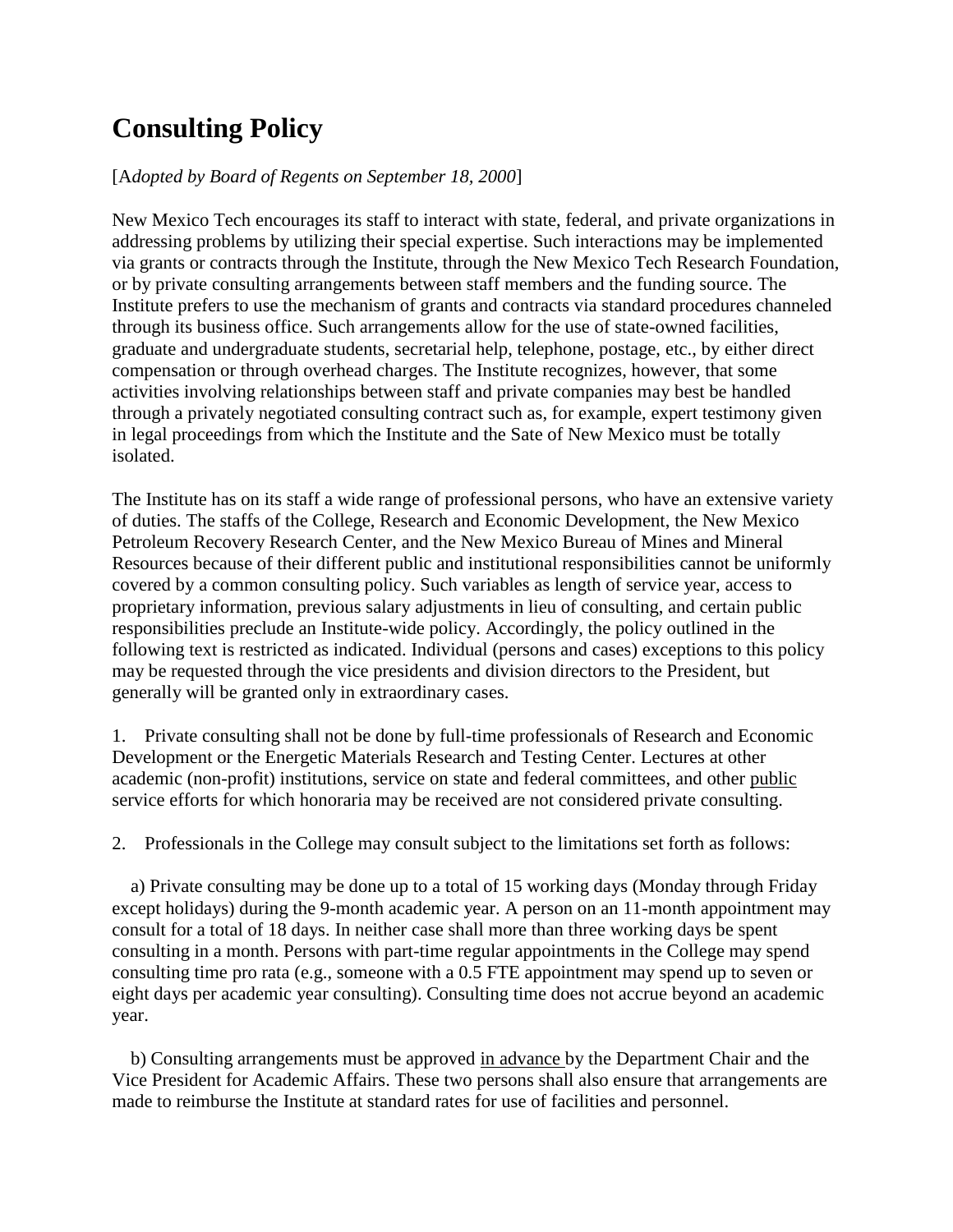c) As previously stated, the Institute strongly prefers that consulting arrangements be implemented via grants and contracts through the business office or the New Mexico Tech Research Foundation. Such arrangements should be made whenever possible.

3. Consulting by the staff of the New Mexico Petroleum Recovery Research Center shall be governed by the following:

a) Consulting will be done only while on annual leave or outside of regular working hours.

 b) There must be no conflict of interest between the consulting services and responsibilities to perform services related to oil or gas recovery in the State of New Mexico, as stated and defined in the charter which established the PRRC.

 c) No outside consulting on enhanced recovery will be done in connection with oil and gas recovery in the State of New Mexico.

 d) The consulting arrangements must be approved in advance by the Director of the PRRC and the President.

4. Consulting by staff of the New Mexico Bureau of Mines and Mineral Resources shall be governed by the following:

 a) Consulting will be done only while on annual leave or outside of regular hours and may not exceed 120 hours per year.

 b) Work must be conducted only for out-of-state organizations and there must be no conflict of interest, real or perceived, between the consulting services and any Bureau interests, contracts, or ongoing analytical services.

 c) When applicable, the Bureau will be compensated appropriately for any facilities, equipment, or supplies used. The Director of Finance shall determine what fees and rates shall be assessed and whether it is more appropriate that arrangements be made to receive a contract or grant for such activity.

 d) No proprietary or confidential information in the possession of the Bureau will be involved in the study.

 e) The consulting arrangement must be approved in advance by the President of the Institute or his/her designee.

5. Consulting by senior Tech administrators

 a) Consulting will only be done while on annual leave or outside regular hours and may not exceed 120 hours per year.